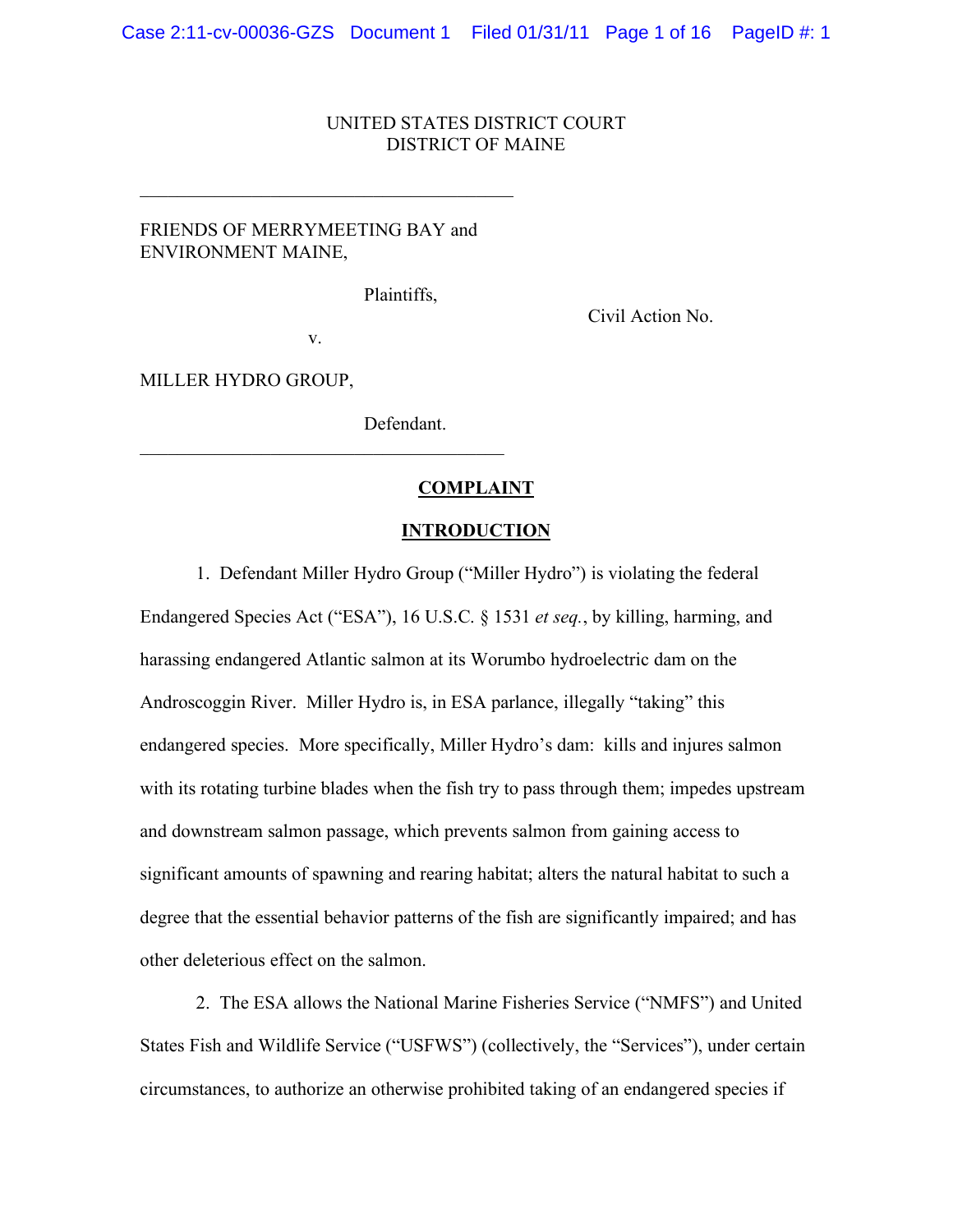such taking is "incidental" to, and not the purpose of, the carrying out of an otherwise lawful activity. 16 U.S.C. § 1539(a)(1)(B). Miller Hydro does not have authorization from the Services to commit an "incidental take" of salmon at Worumbo dam.

3. Neither the federal nor state government has taken enforcement action against Miller Hydro to redress its ESA violation. However, Congress authorized citizens to bring "citizen suits" in United States District Courts to enforce the ESA directly against violators. 16 U.S.C. § 1540(g).

4. Miller Hydro's dam is a major reason the Androscoggin population of salmon has declined to perilously low levels. Although Miller Hydro has long been aware of this fact, it has not taken a number of basic, feasible steps, such as keeping fish from swimming into its spinning turbine blades, that would reduce the detrimental effects of their dam on this endangered population. Without a court order directing it to so, Miller Hydro will not comply expeditiously with the ESA.

#### **PARTIES**

5. Plaintiff Friends of Merrymeeting Bay ("FOMB") is a non-profit Maine corporation with over 400 members. FOMB is dedicated to preserving the ecological, aesthetic, historical, recreational, and commercial values of Maine's Merrymeeting Bay and its watershed, which includes the Androscoggin River. FOMB accomplishes its mission through research, advocacy, land conservation, education, and litigation.

6. Plaintiff Environment Maine is a non-profit Maine corporation. It is a statewide environmental organization that advocates for clean air, clean water, and preservation of Maine's natural resources on behalf of approximately 3,460 citizen members from across the state of Maine. Among other activities, Environment Maine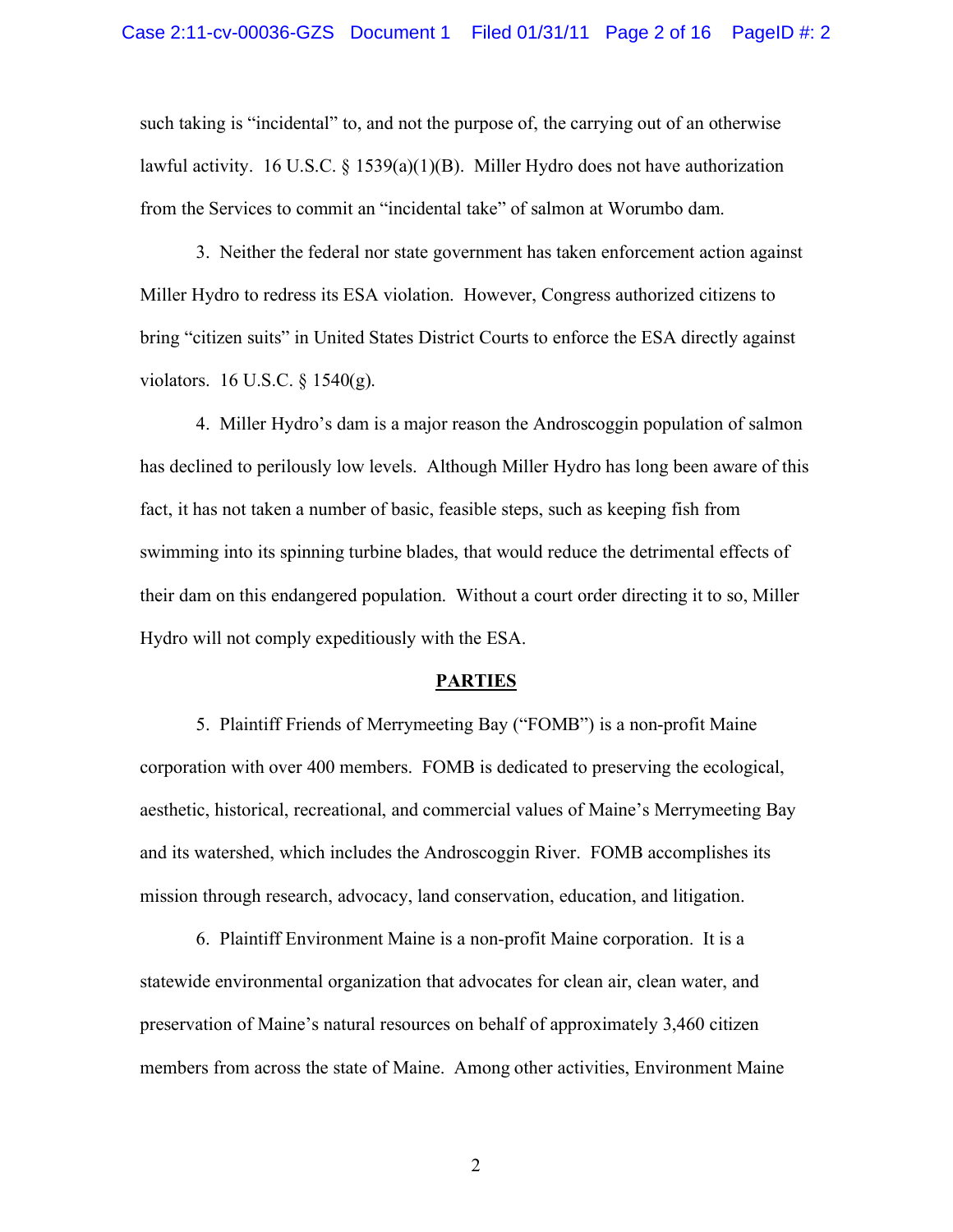researches and distributes analytical reports on environmental issues, advocates before legislative and administrative bodies, engages in litigation when necessary, and conducts public education.

7. Defendant Miller Hydro Group owns and operates Worumbo dam on the Androscoggin River. The Federal Energy Regulatory Commission ("FERC") license for Worumbo dam is in the name of Miller Hydro.

#### **JURISDICTION AND VENUE**

8. Subject matter jurisdiction is conferred upon this Court by 16 U.S.C. § 1540(g)(1) (ESA citizen suit provision), and 28 U.S.C. § 1331 (federal question jurisdiction). Venue lies within this District pursuant to 16 U.S.C.  $\S$  1540(g)(3)(A) (ESA venue provision) and 28 U.S.C. § 1391(e) (federal venue provision).

9. Plaintiffs gave Miller Hydro notice of the violations alleged in this Complaint more than 60 days prior to commencement of this lawsuit by a letter addressed and mailed to Miller Hydro's President, Herbert A. Miller. A copy of this letter is attached as Exhibit 1 and incorporated herein. Copies of the notice letter were mailed to (a) Miller Hydro's registered agent, (b) the Secretaries of Commerce and Interior, and (c) Mark Isaacson, Vice President and Director of Miller Hydro. The notice letter satisfies the presuit notice requirements of 16 U.S.C. 1540  $\S$  (g)(2)(A)(i) (ESA).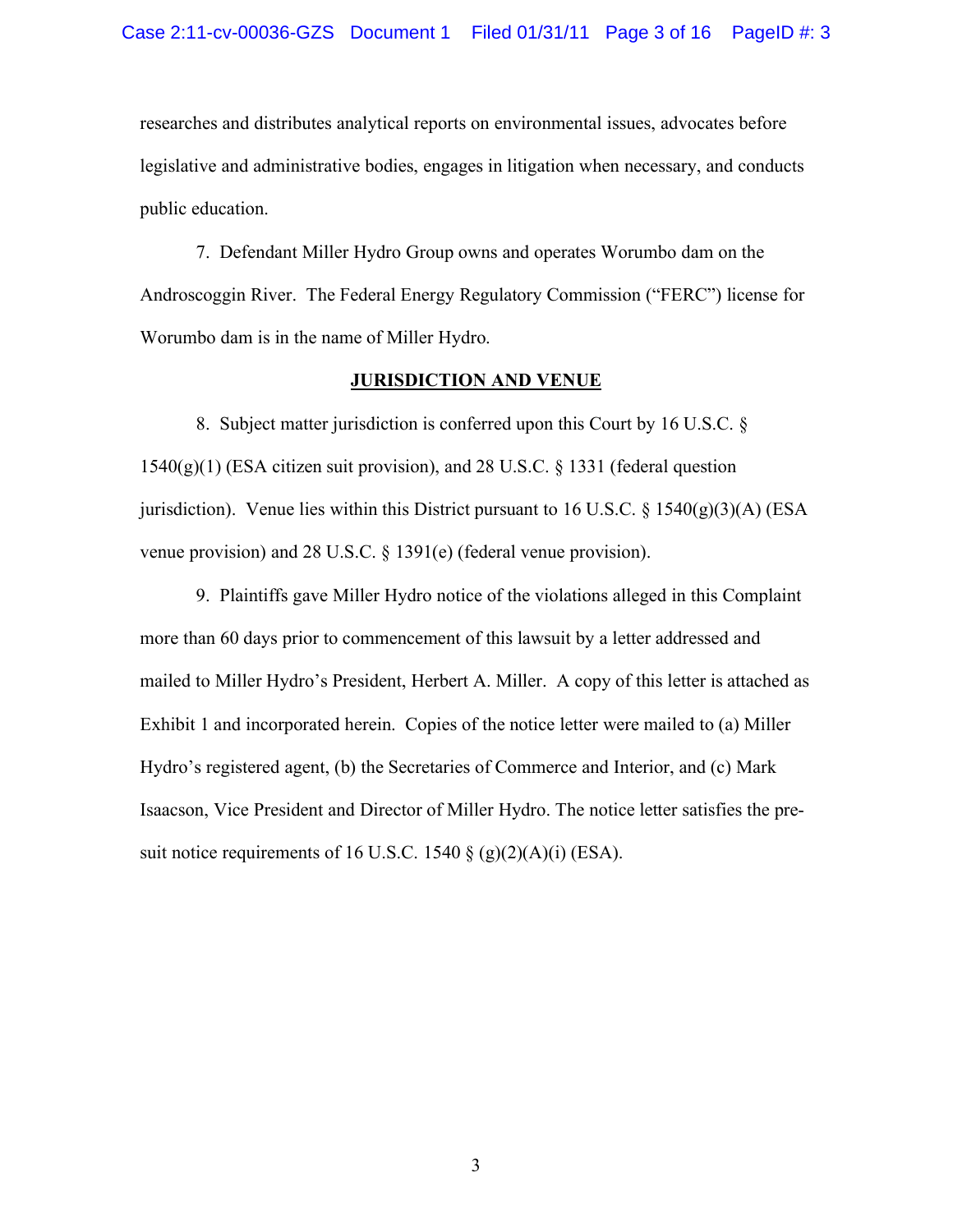## **FACTUAL BACKGROUND**

#### **The Life Cycle Of Atlantic Salmon**

10. Atlantic salmon are anadromous, meaning they are born in fresh water, migrate to the ocean, and then return to fresh water to spawn.

11. In late autumn, female Atlantic salmon deposit eggs in a series of nests (called "redds") in a stream or river bed. Once the eggs are fertilized by spawning adult male salmon, the female salmon uses her tail to cover those eggs with gravel. After spawning, adult salmon, called "kelts," return to the ocean in early winter or the following spring. Eggs hatch in March or April; at this point the newborn fish are referred to as "alevin" or "sac fry." Three to six weeks after hatching, alevins emerge from their redds seeking food, and are at that point called "fry." Fry quickly develop into "parr," with camouflaging vertical stripes. They feed and grow for one to three years in their native streams or rivers before becoming "smolts." Smolts are silver colored and approximately six inches long. In the spring, the body chemistry of smolts change and they are able to enter salt water. Smolts migrate to the ocean where they develop over two to three years into mature salmon weighing 8 to 25 pounds. Mature adult salmon begin returning in the spring to their native streams to repeat the spawning cycle. Atlantic salmon are capable of spawning and completing this cycle several times.

## **There Are Almost No Atlantic Salmon Returning To The Androscoggin River**

12. The Maine Atlantic Salmon Commission ("MASC") monitors the abundance and status of Atlantic salmon in many Maine rivers. On the Androscoggin, MASC traps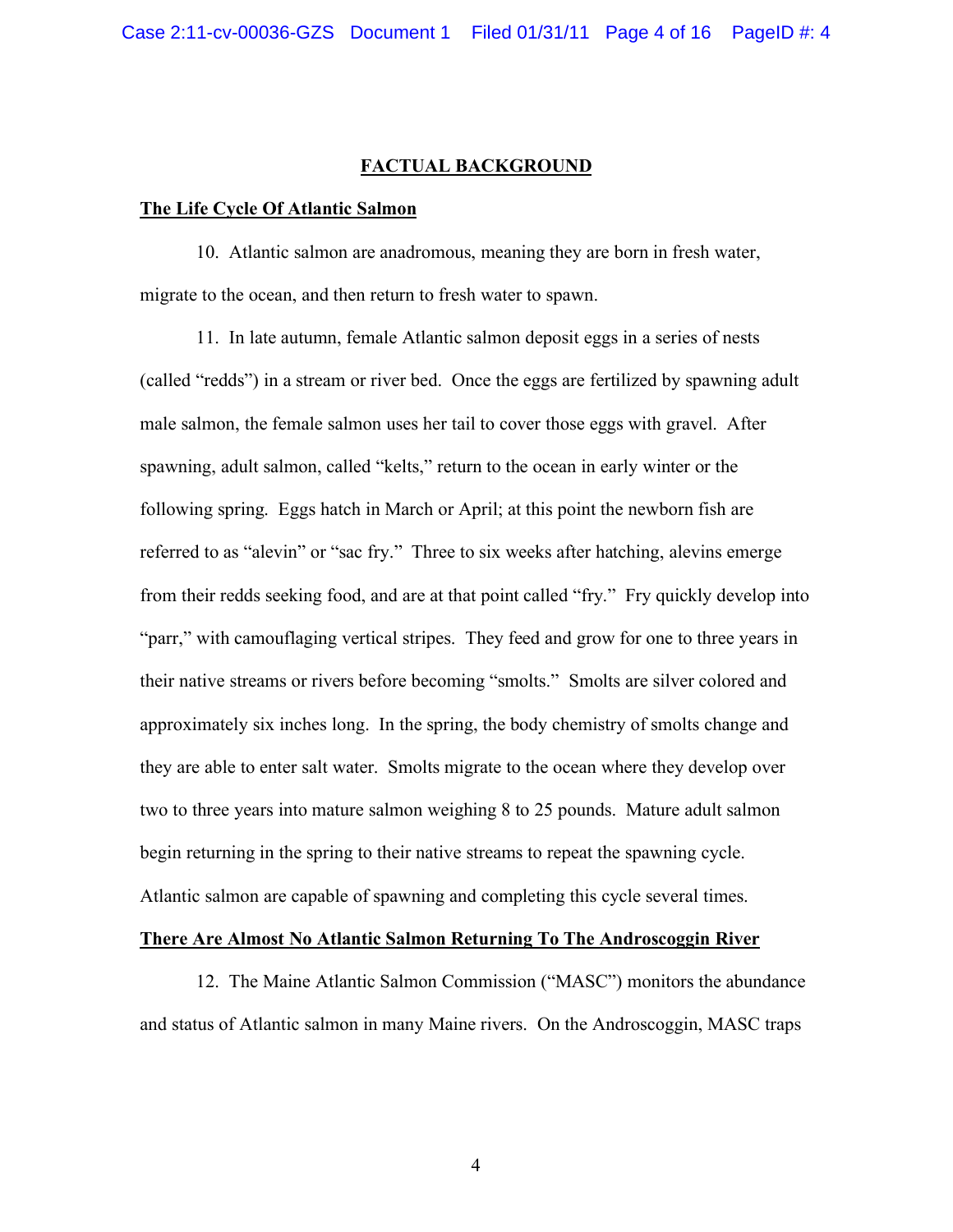and counts returning adult salmon at the lower-most dam, Brunswick dam. This trapping and counting is conducted annually, typically between May and November.

13. Historically, the Androscoggin River and the Kennebec River, which share a common estuary, Merrymeeting Bay, had the largest Atlantic salmon runs in the United States, estimated at more than 100,000 adults each year. Now, according to the recent annual surveys done by MASC, the number of adult Atlantic salmon returning to the Androscoggin River each year is dangerously low. In 2010, 10 adult salmon returned to the Androscoggin River; in 2009, 24 returned; in 2008, 21 returned; in 2007, 16 returned; in 2006, 7 returned.

## **MILLER HYDRO IS VIOLATING THE ENDANGERED SPECIES ACT**

# **The Androscoggin Population Of Atlantic Salmon Is On The Endangered Species List.**

14. In enacting the Endangered Species Act, Congress expressly found that species of fish, wildlife, and plants in danger of or threatened with extinction are of "esthetic, ecological, educational, historical, recreational, and scientific value to the Nation and its people." 16 U.S.C.  $\S$  1531(a)(3). Congress stated that the purposes of the ESA "are to provide a means whereby the ecosystems upon which endangered species and threatened species depend may be conserved [and] to provide a program for the conservation of such endangered and threatened species…" 16 U.S.C. § 1531(b). By enacting the Endangered Species Act, Congress intended protection of endangered species to be afforded the highest of priorities. Under the ESA, an "endangered species" is a species of animal or plant (other than certain dangerous insect pests) which is in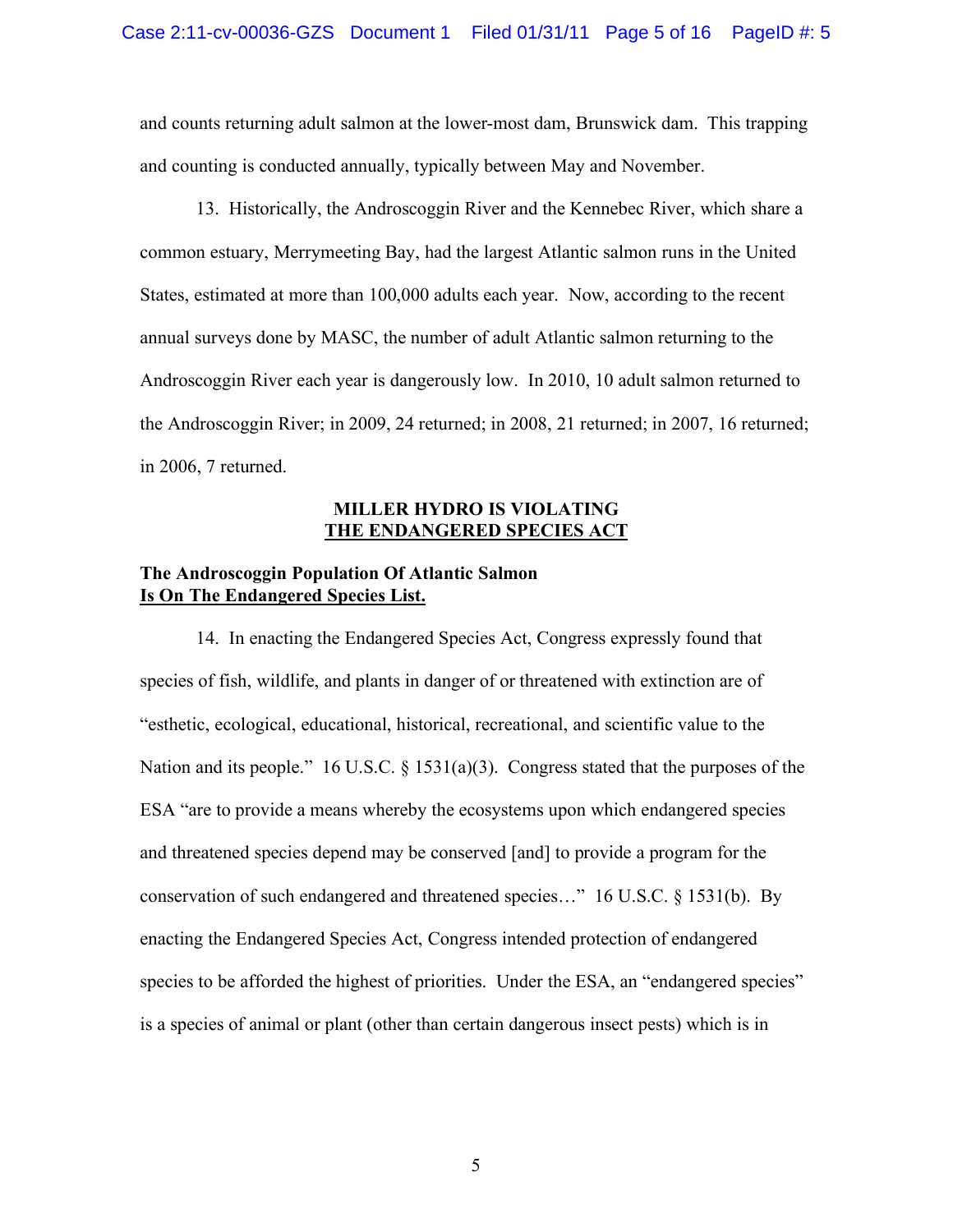danger of extinction throughout all or a significant portion of its range. 16 U.S.C. § 1532(6).

15. The Secretary of Commerce (for endangered species in the ocean) and the Secretary of the Interior (for all other species) are responsible for administering and implementing the ESA, with the Services acting on their behalf. Because Atlantic salmon are anadromous, the Secretaries (and thus the Services) share responsibility for managing the protection of these fish under the ESA.

16.In 2000, the Services issued a rule listing the Gulf of Maine Distinct Population Segment ("GOM DPS") of Atlantic salmon as "endangered" because it is in danger of becoming extinct. At that time, the Services included the salmon populations of seven rivers in Down East Maine in the description of the endangered GOM DPS, but did not include Androscoggin or Kennebec River salmon populations in this listing.

17. In 2005, Plaintiff Friends of Merrymeeting Bay, Douglas Watts (a member of Plaintiff FOMB) and others filed a petition with the Services asking them to include Kennebec salmon in the GOM DPS. Although a federal "biological review team" found that the Kennebec, Androscoggin and Penobscot River salmon populations should be included in the GOM DPS and published this finding in the "2006 Status Review for Anadromous Atlantic Salmon in the United States," by mid-2008 the Services still had not ruled on the petition. On May 12, 2008, Mr. Watts, FOMB, and other conservation groups sued the Services to obtain a ruling on the petition. On September 3, 2008, the Services did rule on the petition, proposing to include the Kennebec, Androscoggin and Penobscot River salmon populations in the GOM DPS. 73 Fed. Reg. 51,415 (September 3, 2008). On June 19, 2009, the Services issued a final rule including the salmon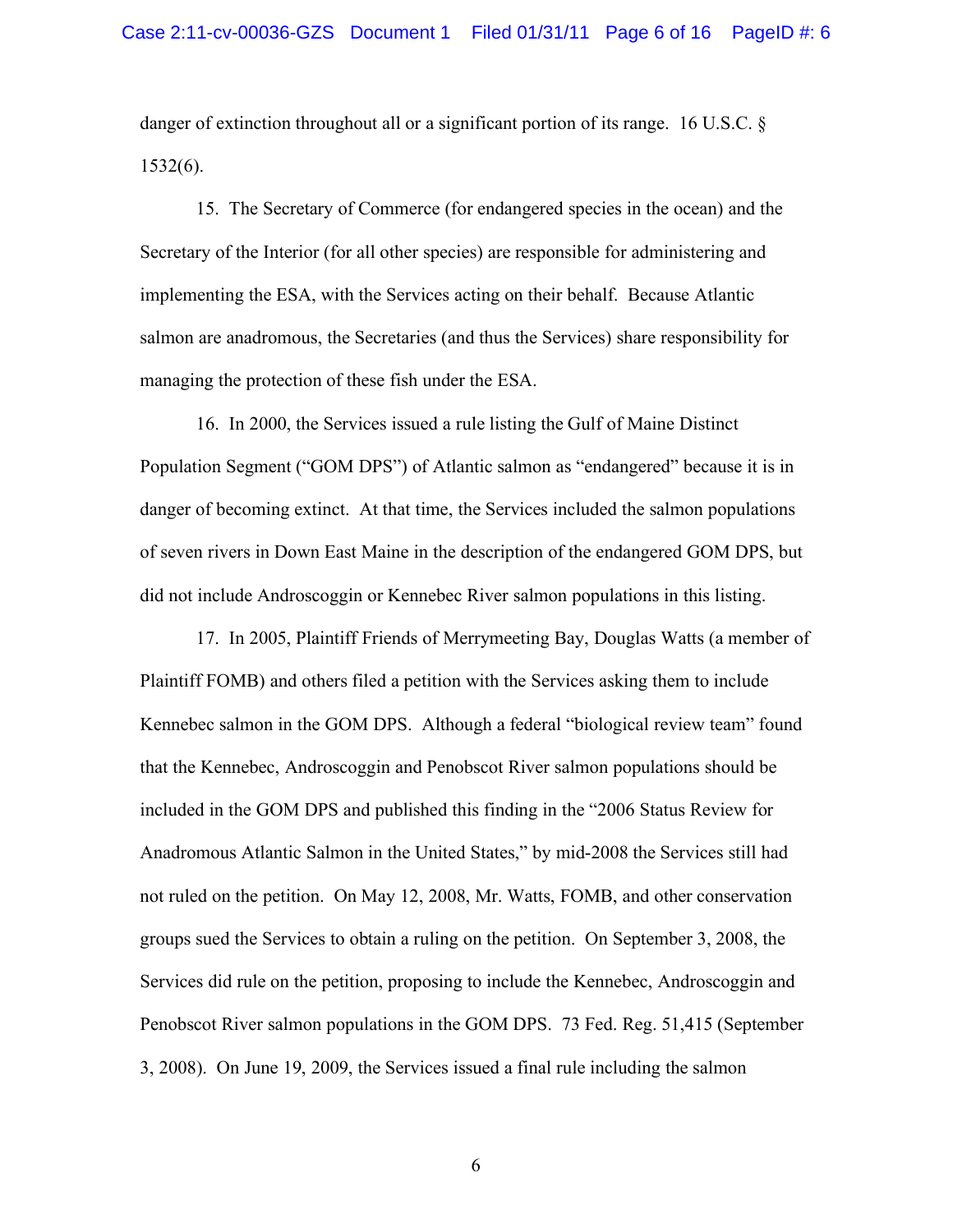populations of all three rivers in the listed GOM DPS, thereby formally designating these populations as endangered under the ESA. 74 Fed. Reg. 29,344 (June 19, 2009).

18. On that same day, NMFS issued a final rule designating "critical habitat" for the Kennebec, Androscoggin and Penobscot salmon – *i.e*., habitat "essential to the conservation of the species" and "which may require special management considerations or protection." 16 U.S.C. § 1532(5)(A)(i). The portion of the Androscoggin River where Worumbo dam is located and those portions affected by the dam are part of that critical habitat. 74 Fed. Reg. 29,300 (June 19, 2009).

# **"Take" Of An Endangered Species Is Prohibited By The Endangered Species Act.**

19. Section 9 of the ESA makes it unlawful for any person to "take" an

endangered species unless authorized to do so by the federal government. 16 U.S.C. §

 $1538(a)(1)(b)$ .

20. Under the ESA, the term "take" means "to harass, harm, pursue, hunt, shoot,

kill, trap, or collect, or to attempt to engage in any such conduct."  $16 \text{ U.S.C. }$  \$ 1532(19).

By USFWS regulation:

Harass in the definition of "take" in the Act means an intentional or negligent act or omission which creates the likelihood of injury to wildlife by annoying it to such an extent as to significantly disrupt normal behavioral patterns which include, but are not limited to, breeding, feeding, or sheltering. [and]

Harm in the definition of "take" in the Act means an act which actually kills or injures wildlife by significantly impairing essential behavioral patterns, including breeding, feeding, or sheltering.

50 C.F.R. § 17.3.

21. A NMFS regulation further defines "harm" as including habitat modification

where a causal link is established between such modification and injury or death of a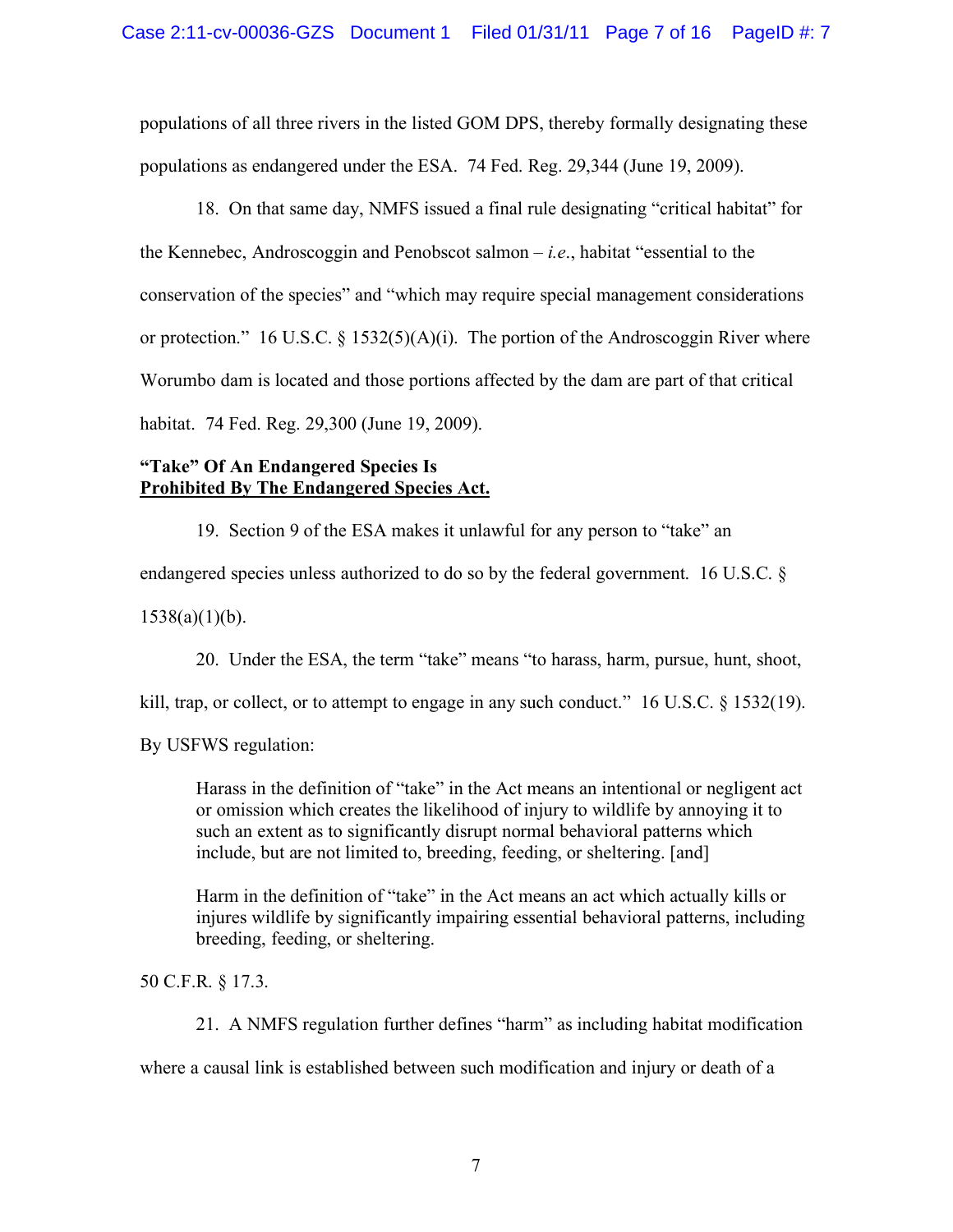listed species. 40 C.F.R. § 222.102. In publishing that rule, NMFS listed the following

among its examples of activities that may modify habitat and thus cause a take:

1. Constructing or maintaining barriers that eliminate or impede a listed species' access to habitat or ability to migrate;

\* \* \*

4. Removing or altering rocks, soil, gravel, vegetation or other physical structures that are essential to the integrity and function of a listed species' habitat;

\* \* \*

5. Removing water or otherwise altering streamflow when it significantly impairs spawning, migration, feeding or other essential behavior patterns; [and]

\* \* \*

7. Constructing or operating dams or water diversion structures with inadequate fish screens or fish passage facilities in a listed species' habitat…

64 Fed. Reg. 60,727, 60,730 (Nov. 8, 1999).

22. When a federally licensed activity – such as operating a hydroelectric dam – causes a take, the licensee may receive authorization under the ESA to continue the activity in one of two ways. One is to apply for and obtain an "incidental take permit" ("ITP") pursuant to Section 10 of the ESA, 16 U.S.C  $\S$  1539. The other is to obtain an "incidental take statement" ("ITS") pursuant to Section 7 of the ESA, 16 U.S.C. §1536; *see* 50 C.F.R. § 402.14. A take is considered "incidental" when the purpose of the activity is not to take an endangered species, but rather to conduct some otherwise lawful activity that incidentally results in a take. 16 U.S.C.  $\S$  1539(a)(1)(B); 50 C.F.R.  $\S$  402.02. An ITP can require that the holder of the ITP "minimize and mitigate the impacts of" the taking "to the maximum extent practicable." 16 U.S.C.  $\S$  1539(a)(2) (B)(2). Similarly, an ITS can require that "reasonable and prudent measures" be taken to "minimize" the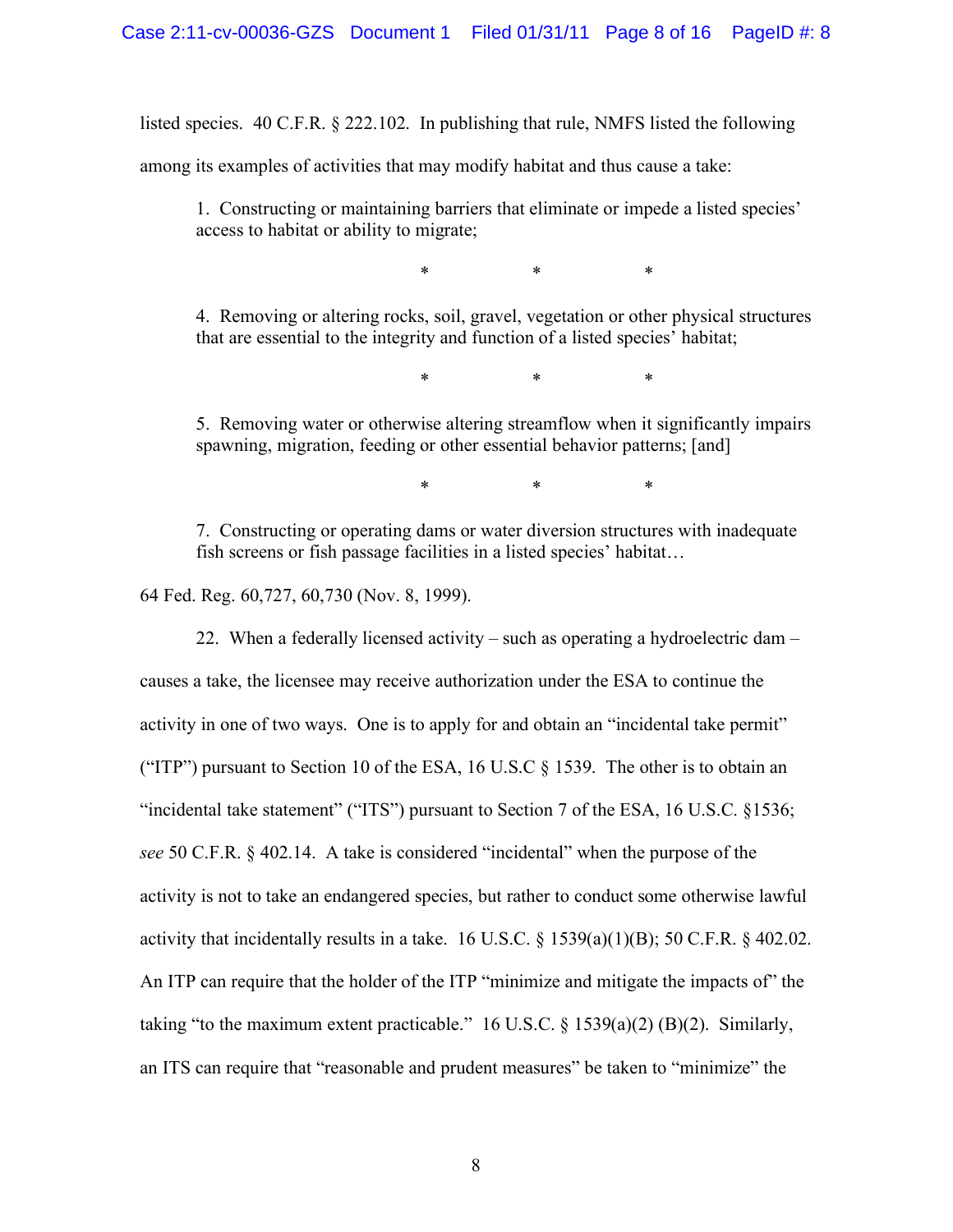impact of a take. 16 U.S.C. § 1536(b)(4)(ii). An ITP is not authorized unless certain specified conditions are met. Among these is that the take "will not appreciably reduce the likelihood of survival and recovery of the species in the wild." 16 U.S.C. § 1539(a)(2)(B)(4). Similarly, an ITS is not authorized if the licensed activity is "likely to jeopardize the continued existence of any endangered species…or result in the destruction or adverse modification of habitat [critical to the species]…" 16 U.S.C. §  $1536(a)(2)$  and  $(b)(4)(B)$ .

23. The citizen suit provision of the ESA grants jurisdiction to United States District Courts to issue orders enjoining violations of the Act (such as the unauthorized taking of an endangered species) and authorizes an award of costs of litigation (including reasonable attorney and expert witness fees). 16 U.S.C.  $\S$  1540(g)(1) and (4).

## **Miller Hydro Is Taking Atlantic Salmon In Violation Of Section 9 Of The ESA.**

24. Miller Hydro's Worumbo dam harasses, harms, and kills – and thus "takes" – Atlantic salmon in a number of ways. Among these are the following:

a. The dam's turbines kill and injure out-migrating salmon when the salmon attempt to pass through them.

b. The dam severely limits upstream passage of salmon, preventing access to

significant amounts of spawning and rearing habitat.

c. Facilities meant to allow the salmon to pass around or through the dam cause

delays in passage, resulting in incremental losses of salmon smolts, pre-spawn adults, and adults.

d. The dam is a barrier to the migration of other fish whose presence is necessary for the salmon to complete their life cycle.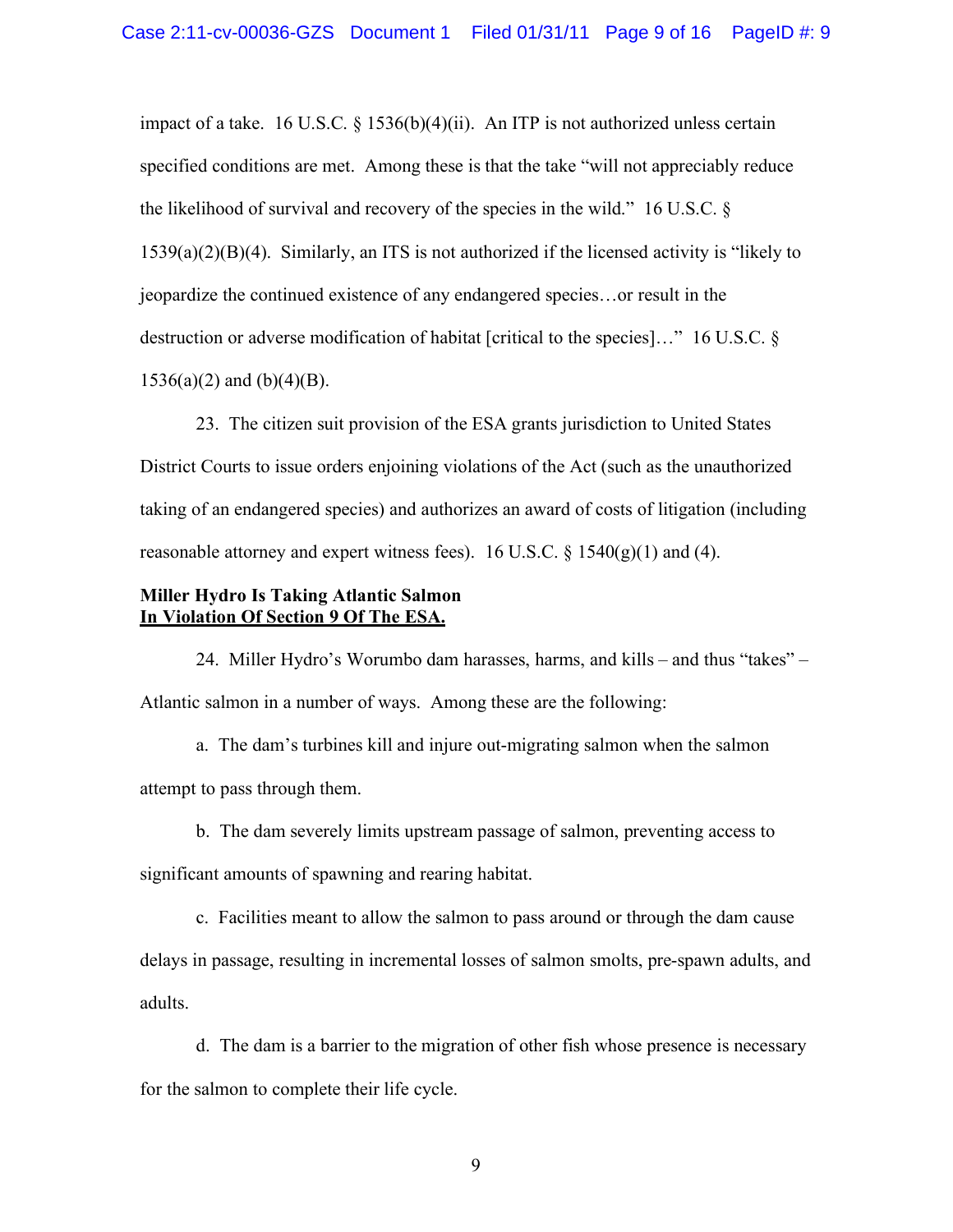e. The dam adversely alters predator-prey assemblages, such as the ability of the salmon to detect and avoid predators.

f. The dam creates slow-moving impoundments in formerly free-flowing reaches. These altered habitats are less suitable for spawning and rearing of salmon and contribute to the dam's significant impairment of essential behavior patterns of the salmon. In addition, these conditions may favor non-native competitors at the expense of the native salmon.

g. The dam results in adverse hydrological changes, adverse changes to stream and river beds, interruption of natural sediment and debris transport, and changes in water temperature, all of which contribute to the dam's significant impairment of essential behavior patterns.

25. Miller Hydro has neither an incidental take permit nor an incidental take statement authorizing its take of Atlantic salmon at Worumbo dam. Miller Hydro's take of Atlantic salmon therefore violates Section  $9(a)(1)(B)$  of the ESA, 16 U.S.C. § 1538(a)(1)(B). Miller Hydro has been violating the Section 9 take prohibition since the day Androscoggin salmon were included in the GOM DPS and thus designated as endangered under the ESA.

26. In their decision to include the Androscoggin River population of Atlantic salmon on the Endangered Species List, the Services found dams on that river play a major role in imperiling the salmon. The Services stated: "The National Research Council stated in 2004 that the greatest impediment to self-sustaining Atlantic salmon populations in Maine is obstructed fish passage and degraded habitat caused by dams … Dams are known to typically kill or injure between 10 and 30 percent of all fish entrained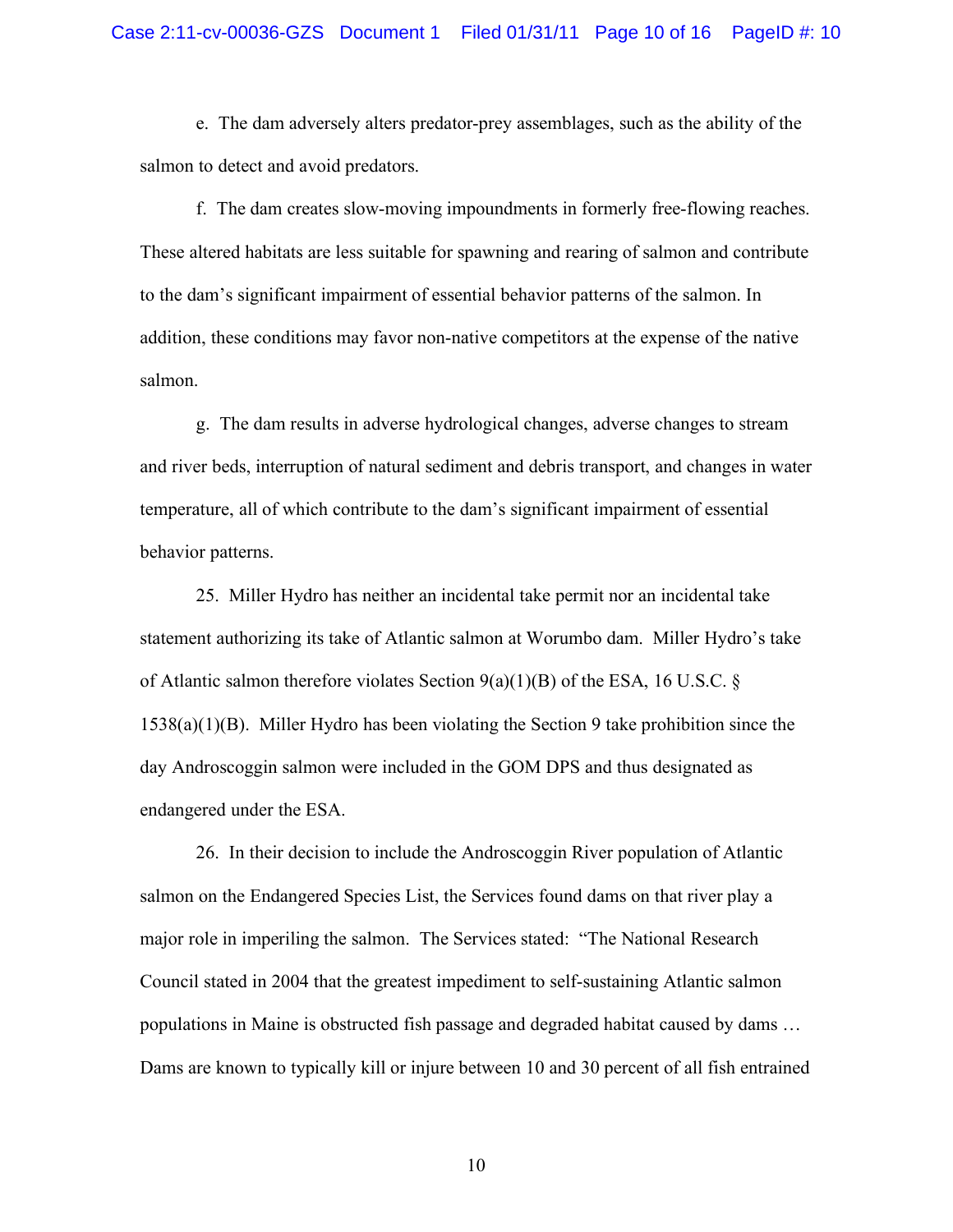at turbines [cite omitted]. With rivers containing multiple hydropower dams, these cumulative losses could compromise entire year classes of Atlantic salmon … Thus, cumulative losses at passage facilities can be significant … Dams remain a direct and significant threat to Atlantic salmon." 74 Fed. Reg. at 29362. Similarly, the Services stated: "Dams are among the leading causes of both historical declines and contemporary low abundance of the GOM DPS of Atlantic salmon [cite omitted]." The Services also stated that the "effects [of dams] have led to a situation where salmon abundance and distribution has been greatly reduced, and thus the species is more vulnerable to extinction … Therefore, dams represent a significant threat to the survival and recovery of the GOM DPS." 74 Fed. Reg. at 29366-29367.

#### **PLAINTIFFS HAVE STANDING TO BRING THIS SUIT**

27. Plaintiffs have members who have been very active in efforts to preserve Atlantic salmon in the Androscoggin River and Merrymeeting Bay. For example, Plaintiffs' members were instrumental in securing the designation of the Androscoggin population as part of the GOM DPS, have for years advocated before federal and state agencies for better salmon passage at Worumbo and other dams, and regularly monitor the water quality of the Androscoggin River.

28. Plaintiffs have members who are interested in maintaining the natural biodiversity of the Androscoggin River and its environs. Plaintiffs have members who live near, own property near, and recreate on and near the Androscoggin River and Merrymeeting Bay. Plaintiffs have members who, among other activities, kayak on, canoe on, fish in, walk and hike along, lead guided trips on, and enjoy observing and photographing aquatic life and wildlife in and around the Androscoggin River and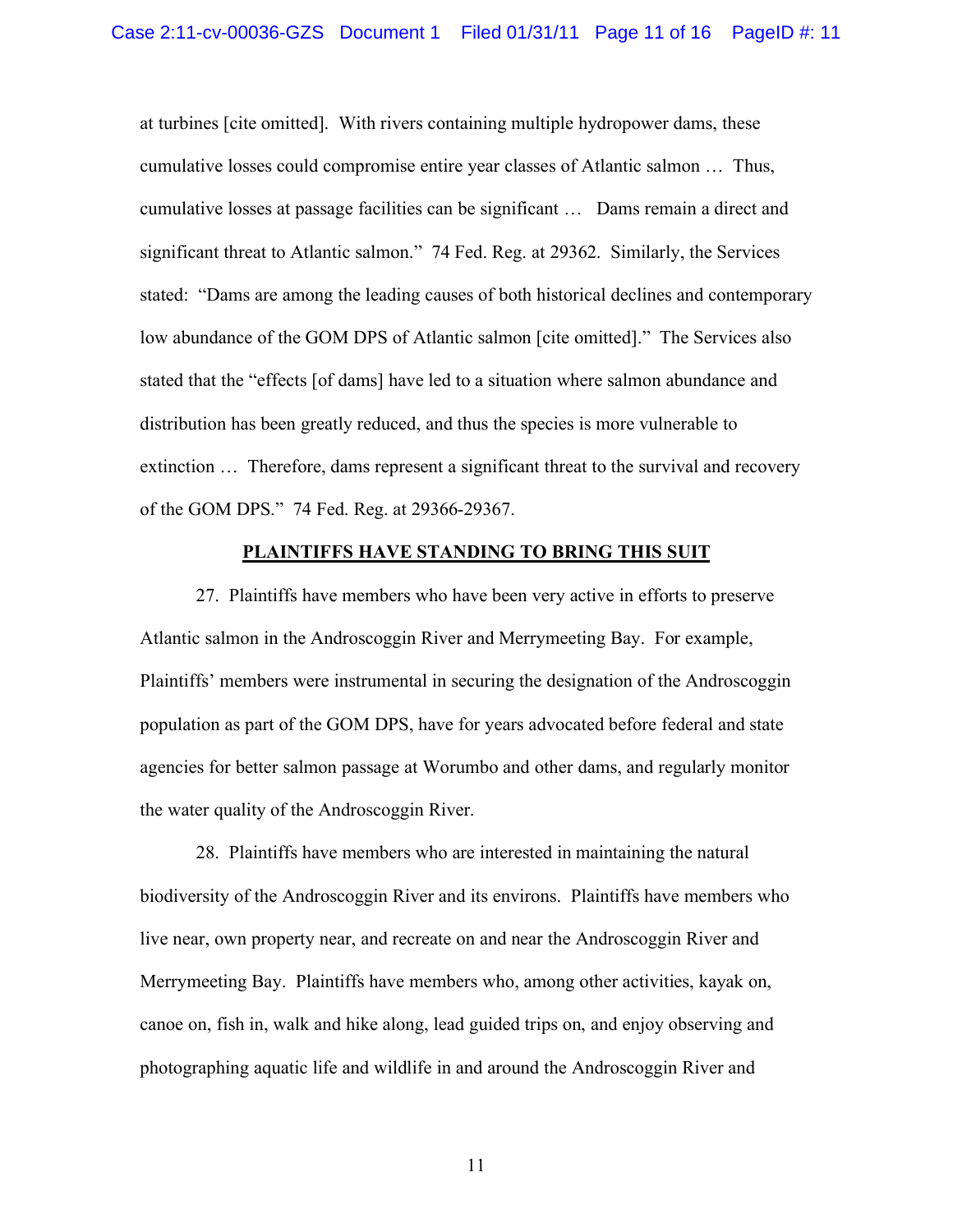Merrymeeting Bay. Their enjoyment of these activities is impaired by the diminution of the size and health of the Atlantic salmon population in the Androscoggin River.

29. Plaintiffs' members enjoy and in many ways receive great value from the presence of wild Atlantic salmon and want the numbers of wild salmon in the Androscoggin River to be as plentiful as possible. They also want the Androscoggin River population of salmon to eventually recover to the point of no longer being endangered. The dearth of Atlantic salmon in the river diminishes Plaintiffs' members' use and enjoyment of the river. If Atlantic salmon were populous enough in the Androscoggin River, Plaintiffs' members would fish for and eat that salmon. They cannot do so now because the fish are endangered. Recovery of Atlantic salmon in the river would increase economic opportunities for Plaintiffs' members because there would be a greater demand for guided trips that they could lead for paddling, fishing, fishspotting, or photography, and for other purposes.

30. Miller Hydro's dam operations are directly responsible for depressing Atlantic salmon populations in the Androscoggin River. Miller Hydro's dam is a leading cause of the near extinction of Atlantic salmon in the Androscoggin River and of the fish's presence on the Endangered Species List. If Defendant Miller Hydro complied with the Endangered Species Act there would be more Atlantic salmon in the Androscoggin River and the chance of the river's salmon population recovering would be improved. Moreover, preservation and restoration of the salmon's critical habitat in and along the Androscoggin River would improve the health, biodiversity, and sustainability of these natural areas in which Plaintiffs' members have recreational, aesthetic, and economic interests.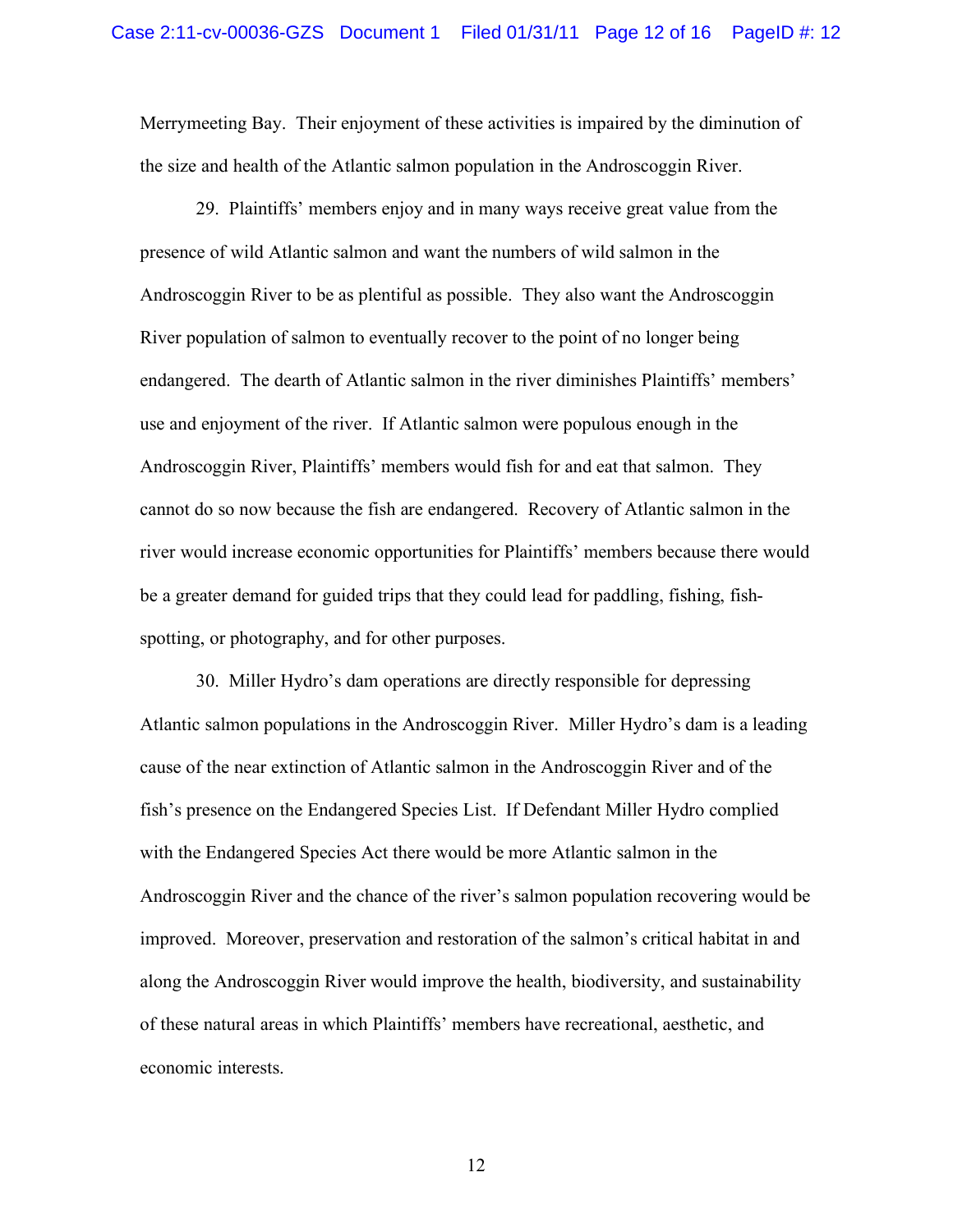## **MILLER HYDRO CAN ACHIEVE COMPLIANCE WITH THE ESA IN A MANNER THAT IS CONSISTENT WITH THE TERMS OF ITS FERC LICENSE**

31. Relief in this case can be fashioned in a manner that is consistent with the FERC license issued for the operation of Worumbo dam. For example, Miller Hydro can stop the turbines during salmon migration season to prevent the fish from swimming into the spinning turbine blades. This can be done without having to modify the FERC license. In fact, other dam owners stop their turbines in order to provide safe passage for migrating fish.

32. Miller Hydro has indicated it does not intend to apply for an incidental take permit, but, rather, intends to obtain an incidental take statement pursuant to Section 7 of the ESA, 16 U.S.C. § 1536(b)(4). The ESA directs all federal agencies to work to conserve endangered species and to use their authorities to further the purposes of the ESA. Section 7 of the ESA, entitled "Interagency Cooperation," is the mechanism designed to ensure the actions taken by federal agencies, including those they fund or authorize, do not jeopardize the existence of any listed species.

33. Under Section 7, federal agencies must consult with the Services when any action the agency intends to carry out, fund or authorize (such as through a federal license) may affect a listed endangered species. One of the first steps in consultation is the preparation of a "biological assessment" ("BA"). 16 U.S.C.  $\S$  1536(c). One of the purposes of a BA is to help make the determination whether a proposed activity "is likely to adversely affect" listed species or their critical habitat. Id. The federal licensee may be designated to prepare the BA, though ultimate responsibility for the BA lies with the agency issuing the license. If the agency determines through a BA that its action is likely to adversely affect a listed species, the agency is required to submit to the Services a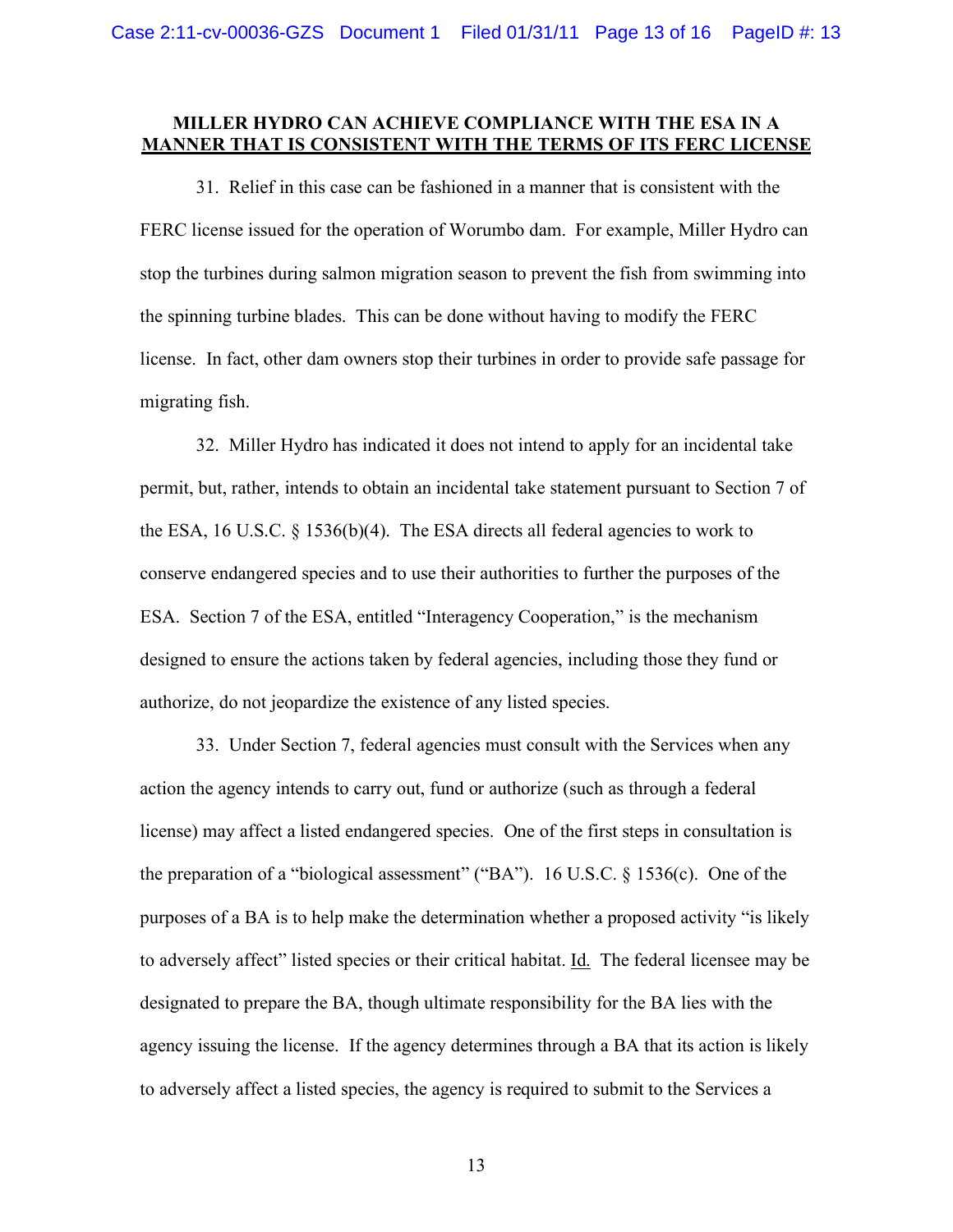request for consultation. 16 U.S.C. § 1536(a) and (b). This process can result in the issuance of an incidental take statement, so long as the activity to be authorized is not "likely to jeopardize the continued existence of any endangered species…or result in the destruction or adverse modification of habitat [critical to the species]…" 16 U.S.C. § 1536(a)(2) and (b)(4)(B). An ITS, if issued, "specifies those reasonable and prudent measures that the Secretary considers necessary or appropriate to minimize" the impact of an activity on endangered species, and "sets forth the terms and conditions…that must be complied with by...the applicant [for a federal license]...to implement" those measures. 16 U.S.C.  $\S 1536(b)(4)(ii)$  and (iv).

34. Miller Hydro has indicated it will attempt to obtain an ITS by applying to amend the FERC license for Worumbo dam, which would trigger the Section 7 consultation process. Miller Hydro has been designated by FERC to prepare the biological assessment. Given, among other things, (a) Miller Hydro's ongoing unlawful take of endangered Androscoggin River salmon, (b) the dire condition of these Atlantic salmon populations and the risk that the fish will soon become extinct, and (c) Miller Hydro's failure to take meaningful steps to protect salmon, despite years of warning that the ESA listing was forthcoming, Plaintiffs believe Miller Hydro must be put on an enforceable schedule for preparing the BA. Such an order would have no effect on Miller Hydro's ability to operate in a manner consistent with its FERC license.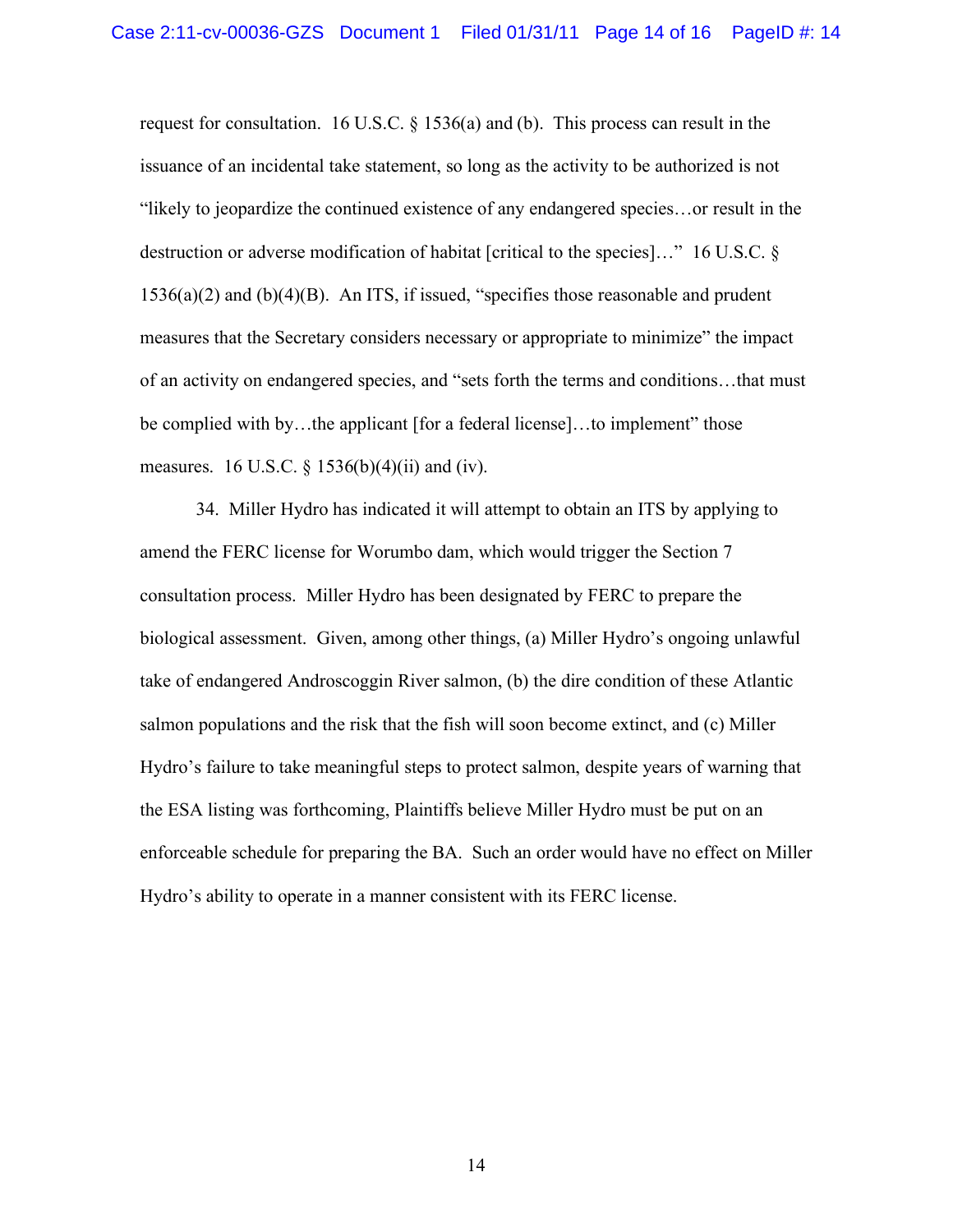## **RELIEF REQUESTED**

Plaintiffs request that this Court:

a. Declare Defendant to be violating the take prohibition of the Endangered

Species Act at Worumbo dam;

b. Order Defendant to prepare a BA according to a specified schedule, and to (1)

prevent Atlantic salmon from swimming into operating turbines at Worumbo dam unless

authorized by an ITP or ITS and (2) implement other appropriate measures to comply

with the ESA's take prohibition pending the issuance of any ITP or ITS;

c. Award costs of litigation (including reasonable attorney and expert witness

fees), as provided for in 33 U.S.C. § 1365(d);

d. Order such other relief as the Court deems appropriate.

Dated: January 31, 2011

David A. Nicholas Bruce M. Merrill Newton, Massachusetts 02460 Portland, Maine 04101 (617) 964-1548 (207) 775-3333 dnicholas@verizon.net mainelaw@maine.rr.com

 $\sqrt{s}$ /s/

20 Whitney Road 225 Commercial Street Suite 501